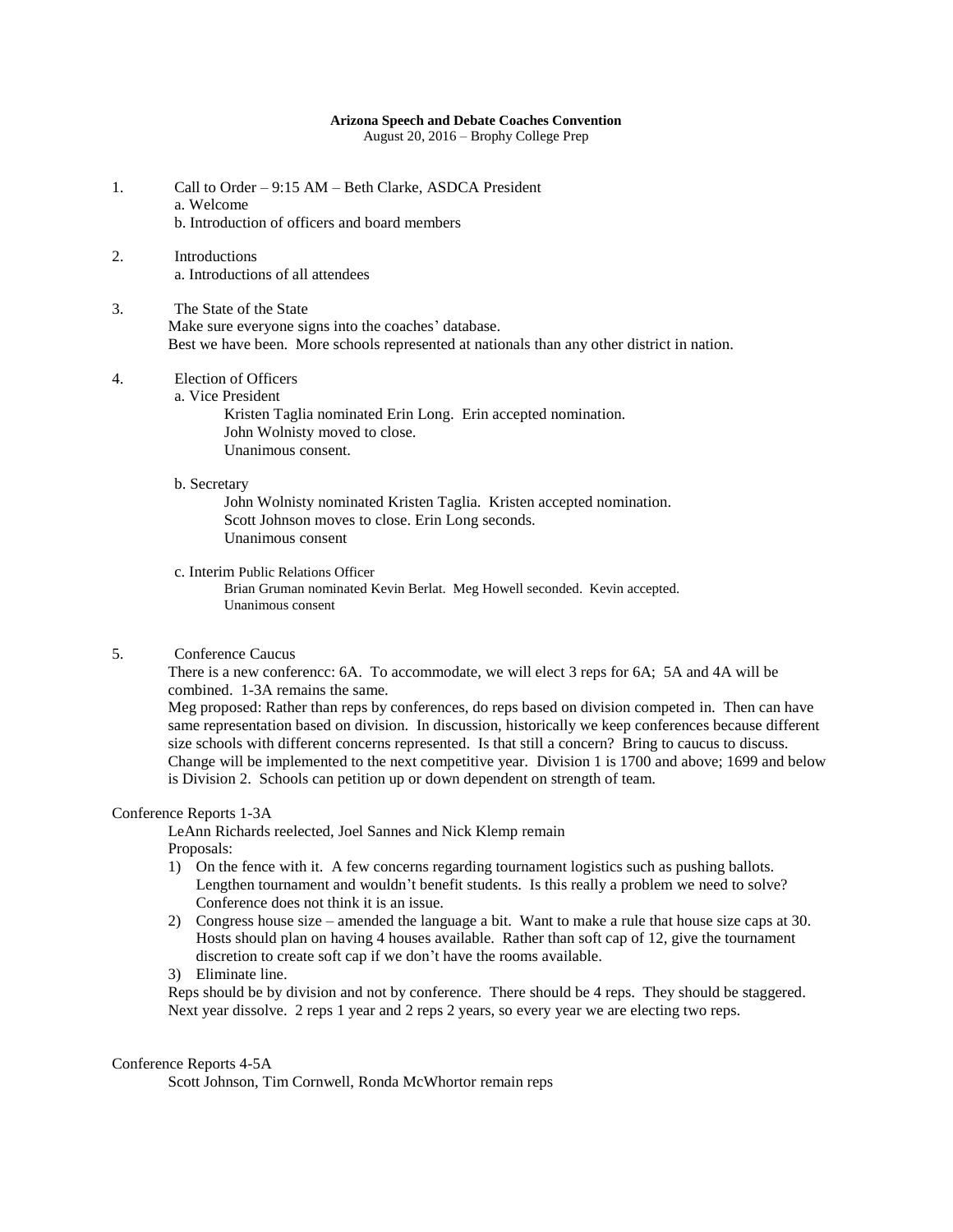- 1) Initially agreed with proposal; however, the logistical problems were not originally considered Do it as Winter Trophy as well.
- 2) Agree with Congress house size because it was a problem. Concern is trophies and having the right number. Might not have the trophy if added last minute. (John noted he always orders extra)
- 3) Yes eliminate it

Discussed rotating event – POI is keeping it. Rhonda brought up topic of digital presentations in expos. This had a lot of different arguments. It is a much bigger issue including disparity etc.

### Conference Report 6A

Brian Gruman, Susan Seep, Brittany Stanchik – Desert Vista are reps.

- 1) Same concerns with logistics stuffing ballots, judge sign ins. Discussed that if there is a perception that this is happening, that is a problem. This would remove the perception at least. This takes away strikes. Despite logistical issues, think we can work around it. Yes – unanimously
- 2) Congress supported it. 12 is a good number A team and B team for state
- 3) Eliminate line

Division 1 report – concern is sites and encourage more to be involved in hosting. Some sort of mandatory hosting – AIA support. Division 1 agreed reps would be easier and cleaner by division and not conference. If it is ok with div 1-3, then go for it.

Voting on proposals:

- 1) Listing students by code
	- a. Nick introduced a friendly amendment to test at Winter Trophy. It was seconded.
		- i. Discussion: It is not random at Nat Qual. There are numerical markers to check judges. Victor (writer) – copied language from NSDA rulebook, this will look like quals. It can have the number markers as it is currently in for Nat Qual. There were several arguments on both sides regarding the need for this type of change.
	- b. Nick moves to table question. (lunch break)
	- c. Meg moves to remove from table seconded.
	- d. Nick move to close.
	- e. Meg call to question.
		- i. Vote: 5 in favor it fails
	- f. Travis move to amend it is tried at division 1and introduce to division 2 in future.
		- i. Move to question
		- ii. Vote: approved 11 in favor
	- g. Amended proposal call to question seconded
		- i. 12 in favor, 1 opposed, 2 abstained
- 2) Congress cap
	- a. Nick move to amend to cap houses 30, TD director has discretion to cap school entries if schools don't have space
	- b. Moved and seconded
		- i. Amendment passes
	- c. Vote on amended
		- i. Passes (1 abstention)
- 3) Wording
	- a. Call to question
		- i. Verbal vote unanimous consent
- 4) Motion to elect reps by division for rotating two year turns (Kevin) seconded a. Unanimous consent

#### Middle School Report – Ryan Joyce PCDS

People thinking of starting – go for it. Travis Clement starts with a Congress tournament that has a middle school portion. There are a few others through out year and spring has more. If anyone is interested in starting a program or talking about it, we want to build the number of people. The middle school tournament is really good. Possibilities to team up with other schools. Meet up at PCDS to talk about year. Email to come with information.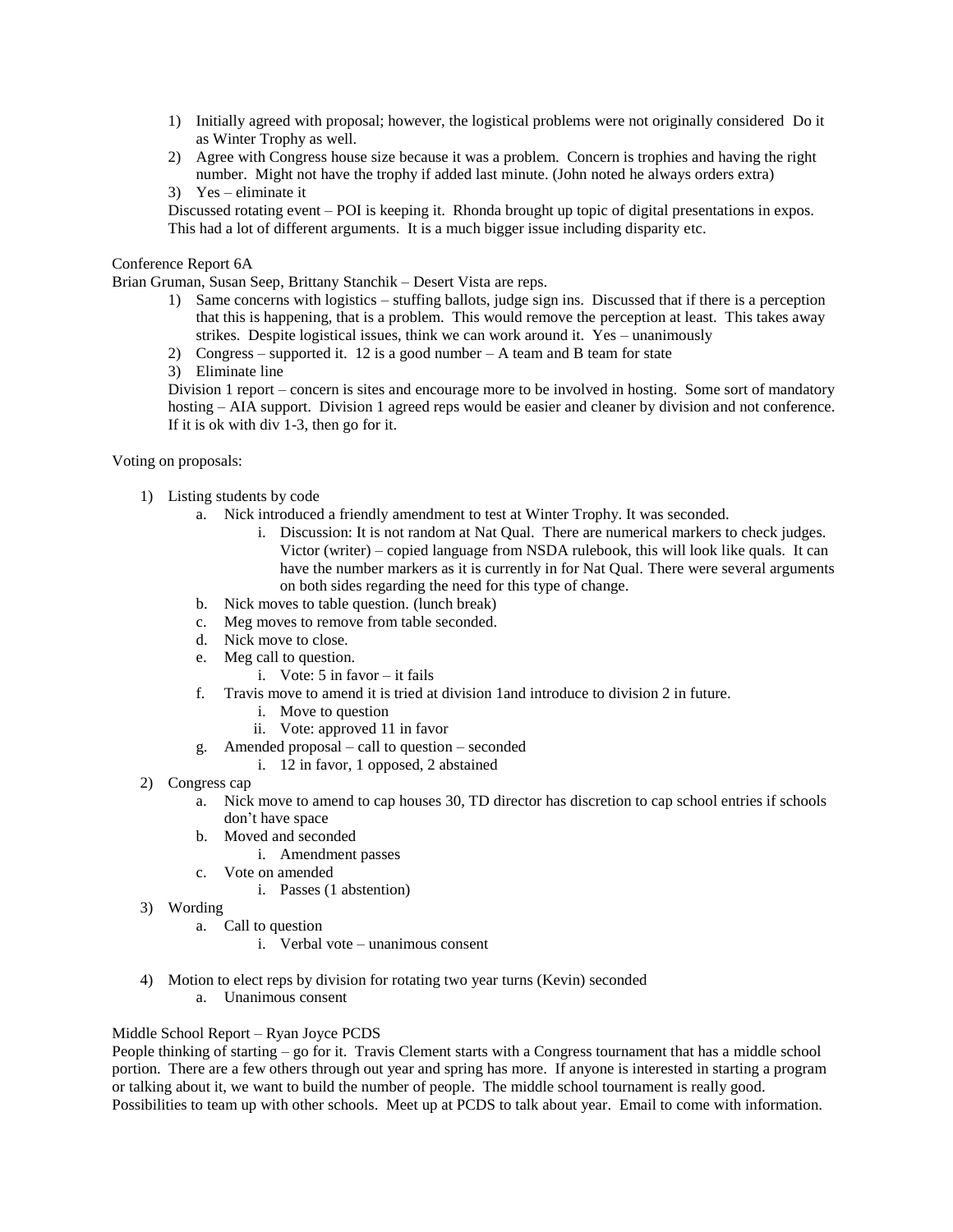Middle school starts at  $6<sup>th</sup>$  grade for nationals although  $5<sup>th</sup>$  grade works within AZ. High school junior/seniors can come judge and earn NSDA points. Happy to do group practice, workshop, demonstrations etc.

#### National Federation of High Schools

Membership benefits – insurance policies, resources NFHS Educator-of-the-Year Nomination – Tim Cornwell (nominated by Victor) Recent: John, Cassie, Meg, Beth, Kevin Policy papers are not available yet. Potential areas: Energy/Environ, Income, Education, Domestic Ag, Russia Resources online: new coach binder, paperwork, responsibilities, a great starting resource, they have booklets on almost every event (theatre and speech) Automatically a member – head coach through ASDC membership

#### SWSDI

AZ camp was a huge success. March event will not be at Brophy.

SWSDI in fall – novice competition, not practice. Upper division kids can judge. Great place for new judges. No ranking. The purpose is for new kids to get a feel for it and practice. It lets them not get discouraged.

# Treasurer's Report

Account Summary – ending balance \$53,250.28

Income from dues, winter trophy, etc.

Will continue to spend in technology. Bought printers. Buying laptops this year to help run tournaments. Only paid out 3 scholarships. Encourage kids to put in for that. \$100 scholarship for each event won at Winter Trophy.

We now accept PayPal. Payee [treasurer@azsdca.org](mailto:treasurer@azsdca.org) (specify school)

All payments should be made to Arizona Speech & Debate Coaches Association. Cannot accept Forensic League of AZ. The W-9 on website

All filings and IRS done – we are all good and legal.

AZSDCA cannot pay individuals. Can reimburse the school.

If you want John to send an invoice to the district, let him know. Also let him know if you don't. Avoid duplicates. If don't see anything in 30 days, will send an invoice.

"One Man Band" teams – don't ask for a due waver etc. It isn't fair.

Motion to purchase joy of tournaments for the 2016-2017 year

Motion Passed- Unanimous

## AIASDAC Business

Rulebook revisions – if you had a section you were working on, kindly do so

Scholar/Activity Award – great thing to do for Speech and Debate. Administration likes this. It helps give visibility to us. AIA materials in spring for nominations.

Meeting schedules are posted on website

If you want submissions, send to Beth ahead of time.

Meetings are open even if you are not on the board.

Dobson Tournament is no longer – it will be at Mesquite (Nov 18-19)

Toro County Classic is  $25<sup>th</sup>$  anniversary – upsizing tournament, giveaways, alumni, should be a fun weekend.

Jim Fountain will be at Jim Fountain Classic! Offer novice in all events – collapse if necessary, but novice will get awards, will offer due improve

Scottsdale Prep – Sept 24 congress only tournament, houses no more than 20. Collapse to house and senate final. Saturday – great for people who can't do Fridays.

Feb  $10-11$  – Bobcat Bonanza 18<sup>th</sup> annual, NITOC bids, TOC bids, register early – Bobkitty again

National Speech and Debate Association – Meg Howell-Haymaker, Arizona District Chair Hosts qualifying congress and national qualifiers. Acknowledged for district who qualified the most schools at nationals. Yay AZ! John W. won outstanding district committee member award.